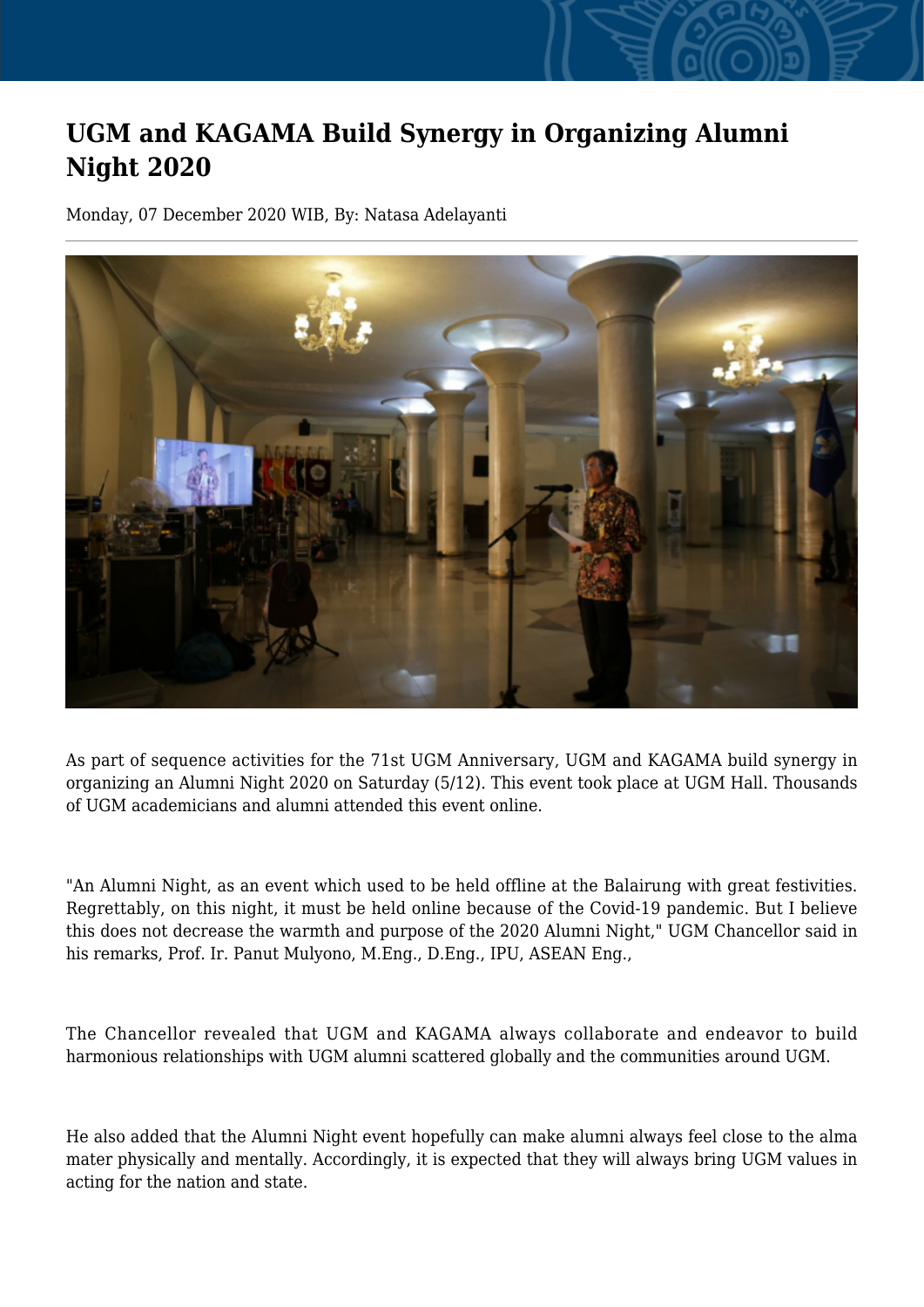He continued that UGM alumni have great concern for the education world. One proof is by the actualization of the UGM Sahabat program, which was launched two years ago to coincide with the 69th UGM Anniversary.

Sahabat UGM is a platform designed for UGM alumni and non-alumni who have a deep concern for UGM development. Based on cooperation, sincerity, and friendship, the Sahabat UGM platform is dedicated to making donors easier to keep aside some of their funds to advance education at UGM.

"After two years, currently, there have been 53 billion funds collected from UGM alumni and friends. We proceed with this endowment investment to perform the Tridharma of higher education at UGM, such as the KAGAMA Virtual scholarship and the Sahabat UGM scholarship," he explained.

In his remarks, Panut also expressed his appreciation to all UGM alumni for handling the Covid-19 pandemic, especially to the medical workers on the front lines.

"On behalf of UGM, we are so thankful for UGM alumni who have been very active in the health sector. This dedication and enthusiasm in handling the pandemic, which in Indonesia itself has claimed many victims, has made medical workers become today's heroes," revealed the Chancellor.

On the same occasion, Ganjar Pranowo, as the General Head of the KAGAMA Central Board, conveyed the importance of the cooperation spirit from UGM alumni during a pandemic.

"This is a test from God. Therefore, a harmonious relationship is necessary. Don't let us lose this togetherness, "he said.

He also explained that the community is also waiting for innovation and contributions from the UGM campus and its alumni to be capable of providing solutions to multiple problems that arose due to the Covid-19 pandemic. He also added that in this condition, KAGAMA should be there for everyone anywhere.

"There are many contributions that can be made, and now we need a solution to solve the problem. I am pretty sure UGM can accomplish its best, and KAGAMA also can synergize," said Ganjar.

There was also a symbolic handover of the Batch X Kagama scholarship and the Sahabat UGM